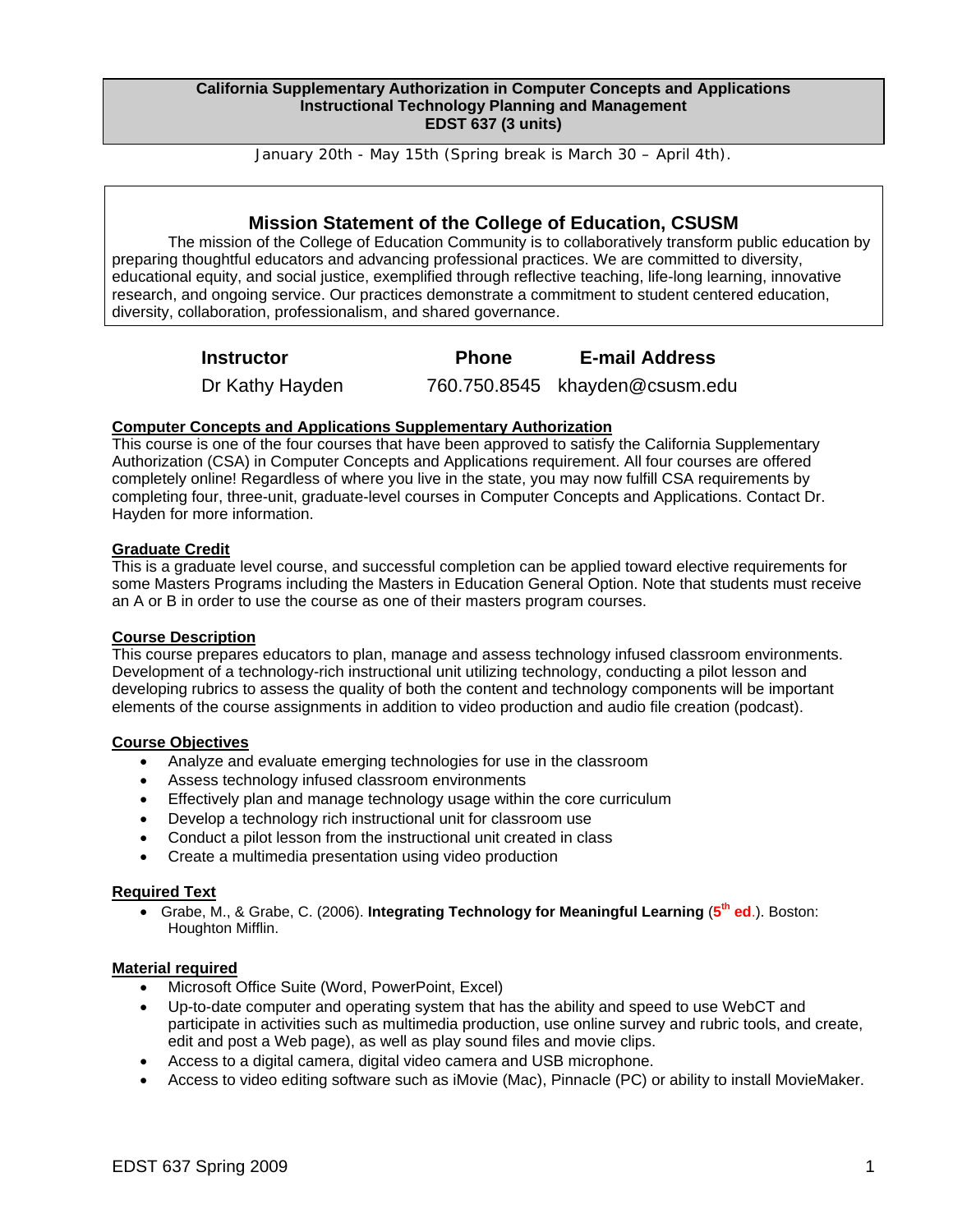### **Plagiarism and Cheating**

All work submitted for this course should reflect students' efforts. When relying on supporting documents authored by others, cite them clearly and completely using American Psychological Association (APA) manual,  $5<sup>th</sup>$  edition. Failure to do so may result in failure of the course. Please be sure to read and understand the university policy on plagiarism and cheating, as it will be strictly enforced. Academic dishonestly will not be tolerated and will result in a failing grade for this course and will be reported to the University.

## **Attendance Policy**

In this online course, It is expected that all students will have an active presence in the online community, or you cannot receive a grade of A or A-; if you are inactive for one week or more, you cannot receive a grade of B+ or B. If you have extenuating circumstances, you should contact the instructor as soon as possible. Organize each week so that you **visit the WebCT shell every 2-3 days.** This will provide you the opportunity to stay in touch with the module assignments and discussions. You will need to use an up-to-date computer and operating system that has the ability and speed to use WebCT and participate in activities, as well as play sound files and movie clips. **It is your responsibility to check these capabilities out as soon as you begin the course** and have a plan for completing and accessing these resources regularly. Note that assignment documents must be completed in Microsoft Office (Word, PowerPoint and/or Excel). There is a Browser Check on WebCT that can be used to test your browser and access (see link in WebCT). *Modules begin on Tuesday each week and end on Monday the following week. Initial posts in each module are due on Friday after the module start date.* 

## **Grading Policy**

IT is expected that all required work will be submitted on time, and that students will proofread and edit their assignments prior to submission. Students will ensure that all text is error-free (grammar, spelling), and ideas are logically and concisely presented. Each assignment grade will be negatively affected as a result of proof reading oversight. Each written assignment will be graded approximately 80% on content and context (detail, logic, synthesis of information, depth of analysis, etc.), and 20% on mechanics (grammar, syntax, spelling, format, uniformity of citation, etc.). All citations, where appropriate, will use American Psychological Association (APA) format. Consult American Psychological Association (APA) Manual, 5<sup>th</sup> edition for citation guidance.

#### **Late Assignments:**

Assignments are due by midnight on the date specified. Late assignments will receive a penalty of 5% per day. Students must submit all assignments at an acceptable level to pass the course.

## **Discussion Posting (Value Added Model)**

When replying to a posting in the discussion area (or through a Web Blog) by another student, instructor, or guest, you must **refer to the person by name and refer to their comments** within your posting. **To Add Value**, your response must do one of the following: **give an example** of what the prior post described; **provide a different perspective** of the topic posted; OR **expand upon the idea** posted in the message by including more detail and depth. The instructor will provide feedback in the first few modules to support understanding of this concept. Peers will also be asked to review how others conform to this aspect of the course discussions.

**Assignment Questions:** There is a **Questions** topic section in the discussion area of WebCT. This section is included to allow everyone the benefit of having access to instructor responses to questions about the course, activities, and/or assignments. Please review the posted questions before posting your question(s). Instructor will respond to posts within 48 hours. If you do not have a response by 48 hours, please contact the instructor directly by email or phone. Students may also respond to questions when they have information that will help other students.

**WebCT Help:** Contact the CSUSM help desk. Their location and hours are listed on the web: http://www.csusm.edu/iits/sth/ Be sure to leave a phone number and/or email if you leave a message at the help desk regarding a problem you are having. They can help with all technical aspects of the WebCT environment including problems with accessing files, uploading assignments, and using WebCT tools. **If you write to the instructor about a problem with WebCT,** please confirm that you have communicated with the Help Desk first and refer to who replied to your question.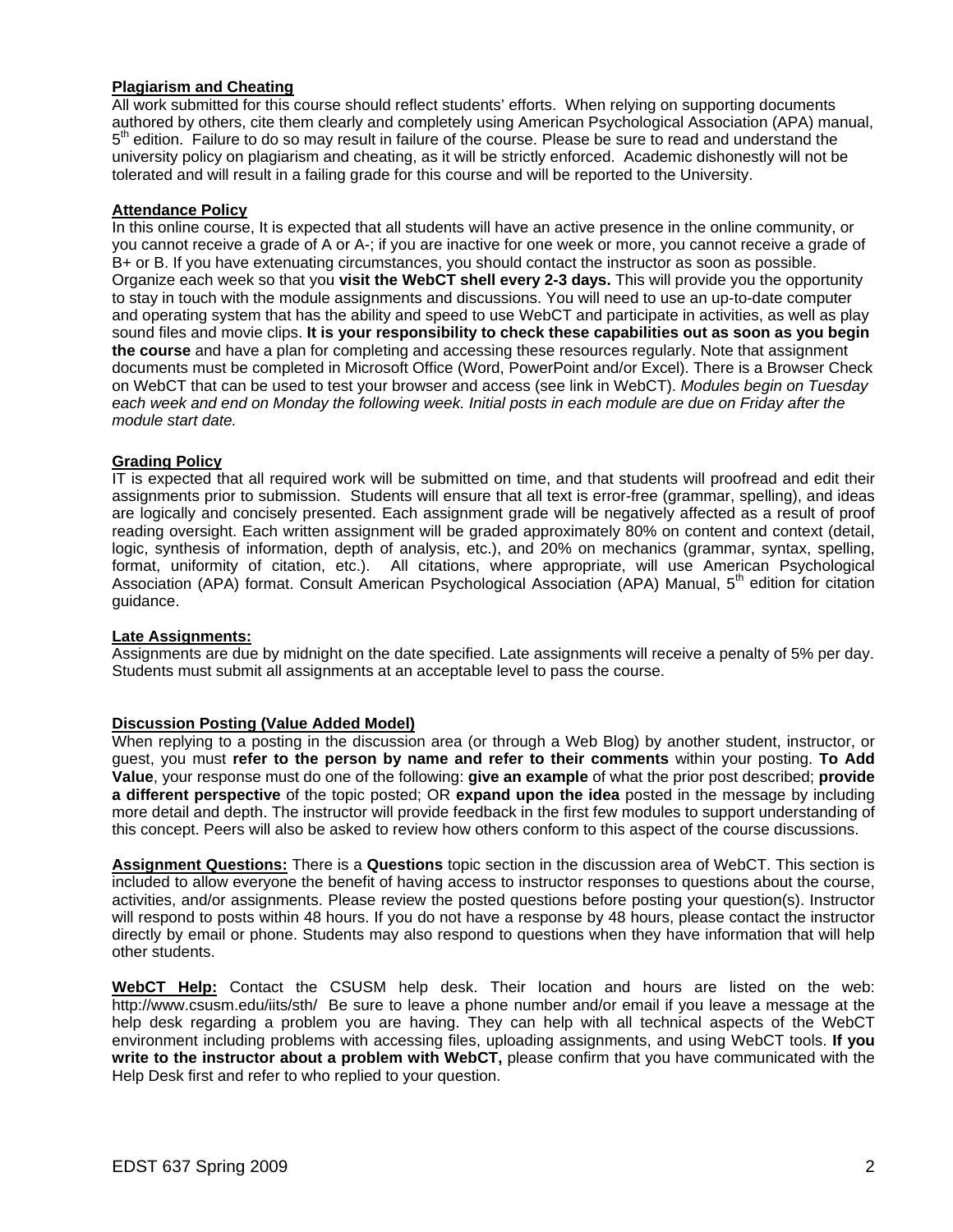### **Important Considerations:**

- Assignments are due when noted in the module and/or assignment link.
- • **All assignments should be based on thoughtful reflection**, and submitted only after final edits, proof-read and word-processed. The university has a 2500-word writing requirement for each course that is met through the course reflections, assignments and discussions. Use Microsoft Word for any Word Processed documents, but post directly to discussion instead of posting a file.
- • **Contact instructor in advance** of any extended absence to accessing and contributing to module activities. If you contact the instructor about an absence, suggest a timeline for how you will make up missed sessions, contribute to group work, and if there is a need for an alternative assignment.
- • **Grading of coursework** will be based on adherence to the assignment guidelines, evidence of application of course readings and resources, and clear evidence of specified revisions, clarity, and coherence, in revised work. Points are deducted for spelling and/or grammar errors.
- **Remember to cite** all information obtained from others completely in APA 5<sup>th</sup> Edition format. References are required.

## **Course AssignmentsDiscussion**

| Boards (Participation)         | 25 points  |
|--------------------------------|------------|
| <b>Cyberhunt Activity</b>      | 5 points   |
| Video production Project       | 25 points  |
| Web Lesson                     | 20 points  |
| Management Plan                | 10 points  |
| <b>Pilot Lesson Reflection</b> | 10 points  |
| Podcast                        | 5 points   |
| Technology - Self Assessment   | 10 points  |
| <b>Readings and Quizzes</b>    | 20 points  |
| <b>Total</b>                   | 130 points |

# **Grading Scale**

| $A = 93-100$  | $A = 90-92$       | $B+ = 86-89$ | $B = 83 - 86$ |
|---------------|-------------------|--------------|---------------|
| $B - 80 - 82$ | $C_{+}$ = 77-79   | $C = 73-76$  | $C - 70 - 72$ |
| $D = 60 - 69$ | $F = 59$ or lower |              |               |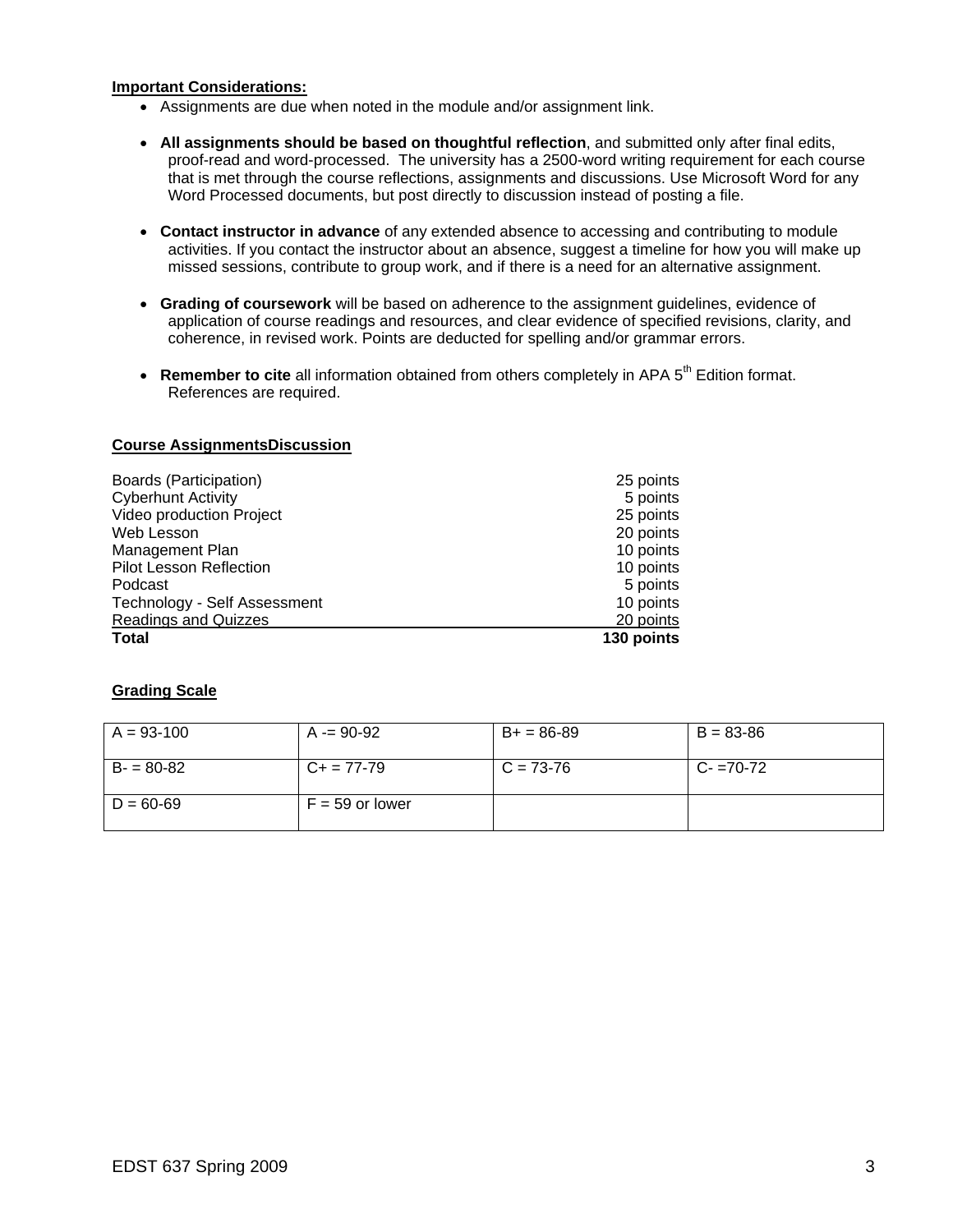# **Course Outline**

| Date                              | Topic                                                                                                                 | Assignment                                                                                                                                          |
|-----------------------------------|-----------------------------------------------------------------------------------------------------------------------|-----------------------------------------------------------------------------------------------------------------------------------------------------|
| Week 1<br>Module 0                | Welcome<br><b>Course Overview</b><br>WebCT tools                                                                      | Post photo<br>Discussion Board - Community Building<br><b>Order Book and materials</b>                                                              |
| <b>Week 2 &amp; 3</b><br>Module 1 | Assessing Educational Technology<br><b>ISTE-NETS</b>                                                                  | Cyberhunt<br><b>Discussion Board</b>                                                                                                                |
| Week 4 & 5<br>Module 2            | Integrating Multimedia into the<br>Classroom<br>Using Tools to Enhance Your<br><b>Project Based Learning Activity</b> | Multimedia Video production: I Movie/Movie Maker<br><b>Discussion Board</b><br>Spreadsheets<br>PowerPoint<br><b>Rubrics</b><br>Readings Journal DUE |
| <b>Week 6 &amp; 7</b><br>Module 3 | Planning A Project Based Learning<br>Activity<br><b>Components of Your Project Based</b><br>Learning Activity         | <b>Web Quest Development</b><br><b>Discussion Board</b><br><b>Rubrics</b><br>Technology - Self Assessment<br>Quiz                                   |
| <b>Week 8 &amp; 9</b><br>Module 4 | Assessing Your Classroom<br>Managing Your Project Based<br>Learning Activity                                          | Management Plan (Interview)<br><b>Discussion Board</b>                                                                                              |
| Week 10-11<br>Module 5            | Implementing Your Project Based<br>Learning Activity                                                                  | <b>Pilot Lesson Reflection</b><br><b>Discussion Board</b><br>Podcast                                                                                |
| <b>Week 12-13</b><br>Module 6     | Managing Technology in the<br>Classroom                                                                               | Management Plan (Classroom)<br>Quiz 2                                                                                                               |
| Week 14<br>Module 7               | What the future holds                                                                                                 | Readings Journal DUE<br>Video production in your Classroom<br>Discussion Board - Reflection                                                         |

CSUSM Spring Break is March 30-April  $4<sup>th</sup>$  (No work is required during this week) You are required to be active in WebCT every other week of the semester. Be sure to arrange your schedule knowing that your school break may be a different week.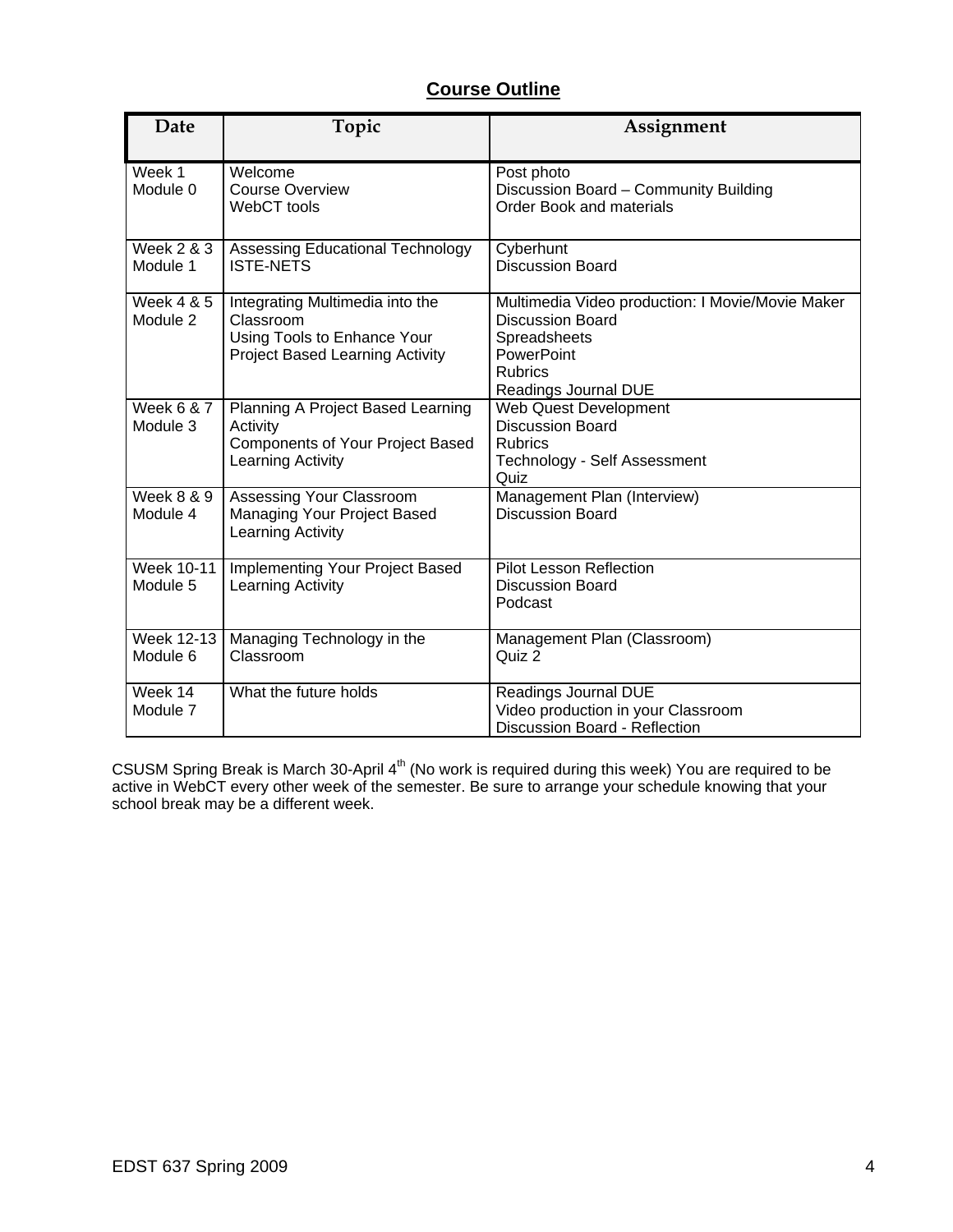# **Assignments Details**

# **Discussion Boards 25 Points**

**Learner Objectives:** To gain a broader perspective on discussion topics from peers. Help students better contemplate, organize, and understand readings and to be better prepared for thoughtful discussion

**Assessment** Participation in the discussion board forums

**:** 

| Resource(s):           | Title and necessary information:         |
|------------------------|------------------------------------------|
| Internet Site(s)       | Course Website: http://courses.csusm.edu |
|                        |                                          |
| <b>Task Guidelines</b> |                                          |

Critical, engaged discussion will make this a richer class for all of us. In preparation for this kind of thoughtful discourse, you will be responsible for reading and responding to a variety of prompts in a variety of ways. If your responses cease to function in these ways and seem to be "busy work" then you need to adjust what you're doing. Seek alternative ways of responding in order to meet the goal—it is your responsibility to make the work worthwhile. Each student is responsible for **one** main post and **two** sub-posts each week at a minimum. Students should try to post early in the week to give peers an opportunity to respond. **Discussions must do one of three things to "Add Value":** 1). give an example of something that was presented, 2). expand on the idea that was presented, or 3). take a new position or perspective from what was presented.

# **Cyberhunt** 5 points

**Learner Objectives:** To familiarize yourself with the variety of technology available for classroom use

**Assessment:** Completed evaluation forms

| <b>Resources</b>  | Title and necessary information:                                                                                                                                         |
|-------------------|--------------------------------------------------------------------------------------------------------------------------------------------------------------------------|
| Textbook/chapters | Integrating Technology for Meaningful Learning - Chapters 8 and 9                                                                                                        |
| Internet Site(s)  | www.google.com: Search engine<br>http://www.altavista.com/ : Search engine<br>http://www.mamma.com/ : Search engine<br>http://www.dogpile.com/info.dogpl/: Search engine |

# **Task Guidelines**

Technology is constantly changing. Some innovations are around for a long time while others come and go almost instantly. This is your opportunity to discover what is out there and how, if the world was perfect and you had an infinite budget, you could use it to enhance learning in your classroom. Get ready for your Cyberhunt.

**First:** Search on the Internet, using any search engine you choose, to find two technological innovations that you would like to have in your classroom. Remember the sky is the limit and your students are worth the effort.

# **Possible Innovations:**

- AlphaSmarts
- Ebooks (electronic books)
- Interactive WhiteBoard and Tablet PC
- GPS /RFID tracking devices
- Wearable computers
- Videoconferencing
- IPODS or MP3 Players
- PDA's (Handhelds)
- Digital Video (Podcasts)
- Eee PC

EDST 637 Spring 2009 5 Services and the services of the services of the services of the services of the services of the services of the services of the services of the services of the services of the services of the servic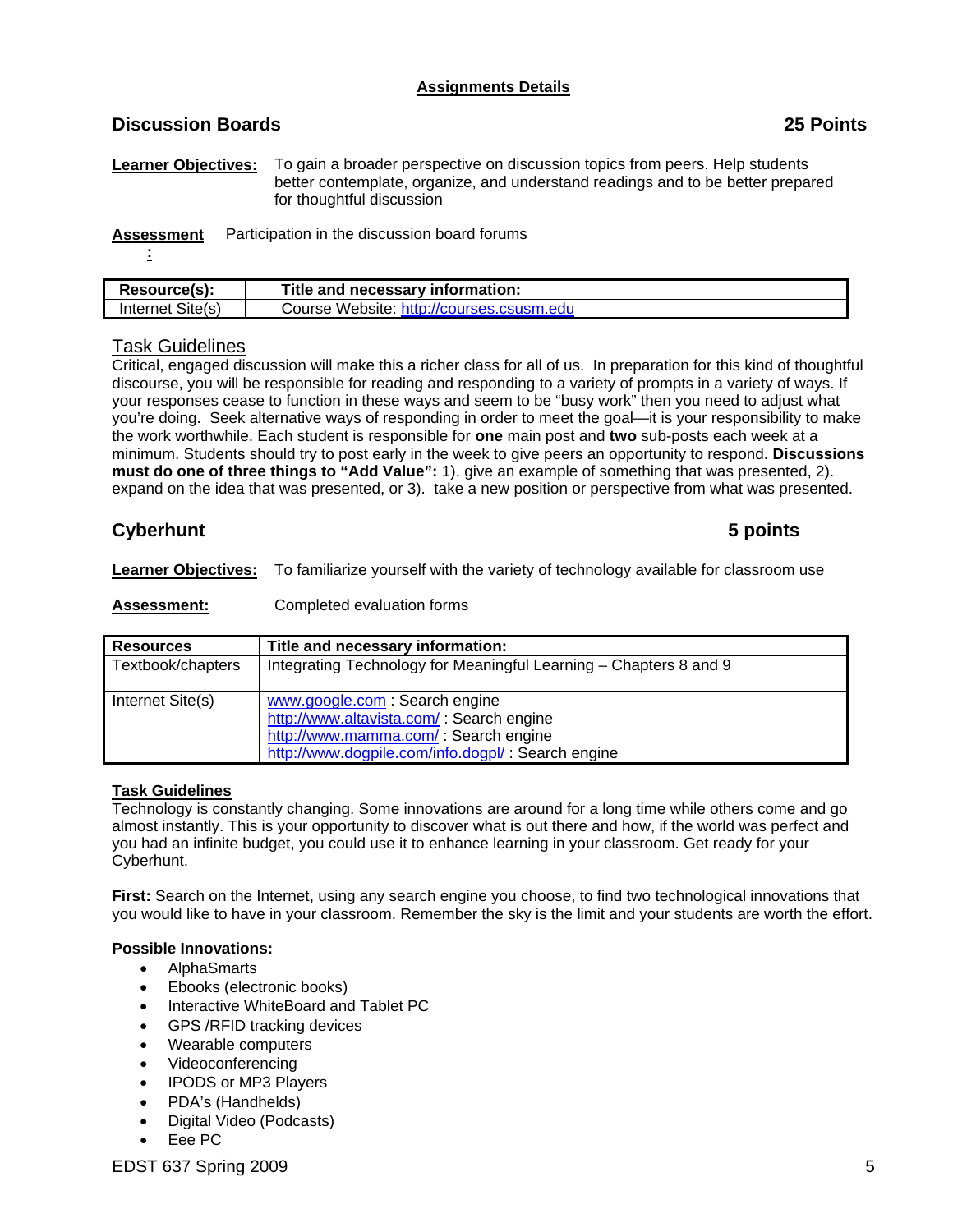**Second:** Answer the four questions below for each innovation chosen

- 1. Name of Item:<br>2. URL where info
- URL where information was located:
- 3. Description of item and how it works:
- 4. Explanation of how it could be used in your classroom:

# **Video Production Project 25 points**

**Learner Objectives:** Create a multimedia presentation using video production

**Assessment:** Completed project and reflection

| <b>Resources</b>  | Title and necessary information:                           |
|-------------------|------------------------------------------------------------|
| Textbook/chapters | Integrating Technology for Meaningful Learning - Chapter 7 |
| Internet Site(s)  | <b>WebCT Tutorial</b>                                      |

## **Task Guidelines**

Here is you chance to be a star…or a director…or just a really "cool," effective and engaging teacher. Whichever the motivation, this is the opportunity. For this assignment, you will create a multimedia video project. Its components will consist of:

Digital video Still photographs Audio **Transitions Titles** 

# **Lesson Based on WebQuest Model 20 Points**

**Learner Objectives:** Develop a lesson for classroom use based on the WebQuest model.

**Assessment:** Lesson will have all components required and will be posted on the internet.

| Resource(s):     | Title and necessary information:                                        |
|------------------|-------------------------------------------------------------------------|
| Textbook/pages   | Integrating Technology for Meaningful Learning - Chapter 6              |
|                  |                                                                         |
| Internet Site(s) | http://webquest.sdsu.edu/. Bernie Dodge's WebQuest website              |
|                  | http://teacherweb.com/WQIndexSrch2.htm : Sample WebQuest on Teacher Web |
|                  | www.teacherweb.com: Free month web posting                              |
|                  | http://www.webtechu.com/tutorial/geojoin1.php : Geocities tutorial      |
|                  | http://teacherweb.com/TWQuest.htm : WebQuest - Get Started              |

#### **Task Guidelines**

Welcome to the world of WebQuest! A WebQuest is a web based inquiry-oriented activity in which most or all of the information used by learners is drawn from the Web. WebQuests are designed to maximize the time on task by focusing on using information rather than looking for it, and to support learners' thinking at the levels of analysis, synthesis and evaluation. WebQuest was developed in early 1995 at San Diego State University by Bernie Dodge and Tom March. It has since become a model for project based instruction with many variations and examples available.

WebQuests consist of specific components which help ensure a complete interactive activity if designed properly. These components MUST be present in your WebQuest in order to receive full credit for the assignment. You will be able to see examples and get all the information you need at: http://webquest.sdsu.edu/.

EDST 637 Spring 2009 6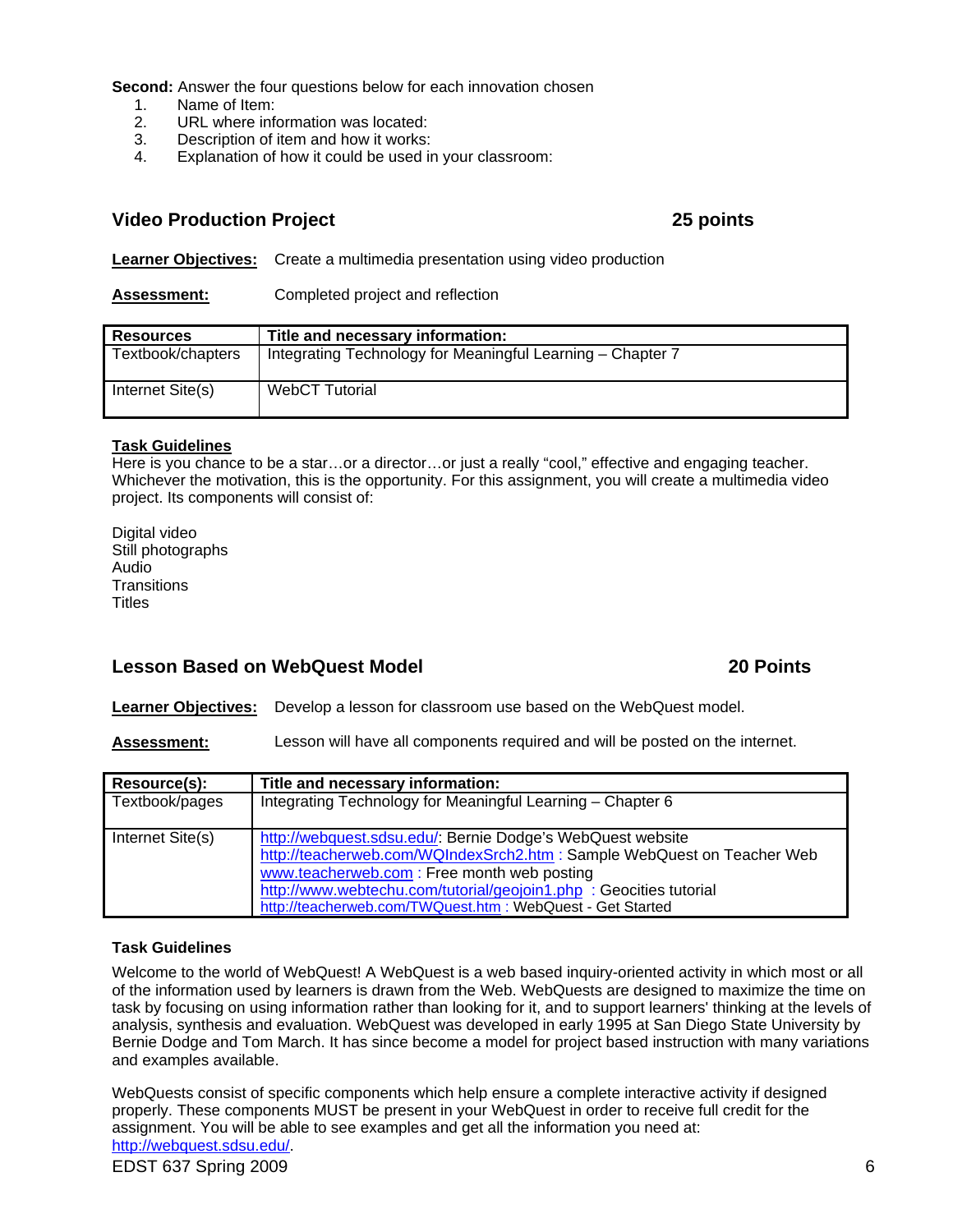For this assignment, you can work individually or in pairs. The assignment consists of developing an interactive learning WebQuest. You will need to design an activity that you can use in your classroom immediately as the second part of this assignment is to pilot your creation with students. The WebQuest is worth 20 points.

Required components outside of WebQuest requirements which must be embedded:

- PowerPoint
- Spreadsheet
- Rubric

To get started go to: http://www.webtechu.com/tutorial/geojoin1.php for a tutorial on how to access a free There are several options when it comes to publishing your WebQuest. If you or your district/school has a web site, that would be the best option. Another option is to use the free one-month trial of www.teacherweb.com, which allows you to publish your WebQuest for free for a month. After that, you have to pay \$2.50/month if you would like to keep it live. If you would like to see the capabilities of Teacher Web, visit: http://teacherweb.com/WQIndexSrch2.htm and see some examples. Finally, Geocities offers free web hosting. Geocities account.

Are you ready to begin? http://teacherweb.com/TWQuest.htm

Note: In order to receive full credit, you MUST publish your WebQuest. When you are ready to submit, just copy and paste the url where you upload your assignments.

# **Management Plan/Interview 10 points in the set of the set of the set of the set of the set of the set of the set of the set of the set of the set of the set of the set of the set of the set of the set of the set of the se**

**Learner Objectives:** Create a plan to utilize your WebQuest on the class level

**Assessment:** Written plan completed based on information received from interview

| Resource(s):   | Title and necessary information:                         |
|----------------|----------------------------------------------------------|
| Гextbook/pages | Integrating Technology for Meaningful Learning – Chapter |

#### **Task Guidelines**

The Interview (5 points):

As you can imagine, there are many ways to handle web based projects in a classroom. Your job for this assignment is to contact someone at an educational institution and interview them. Your goal is to find out how they manage their web based activities. Some questions you could ask:

What are the first things you consider when planning to use technology with students? How do students know what is expected? What type of preparation takes place prior to implementation? How are students trained or prepared to use technology? What are the challenges to using technology with students? What works well? How do the students like the experience?

After your interview, write up a summary (1-2 paragraphs) about the way they manage technology with their students.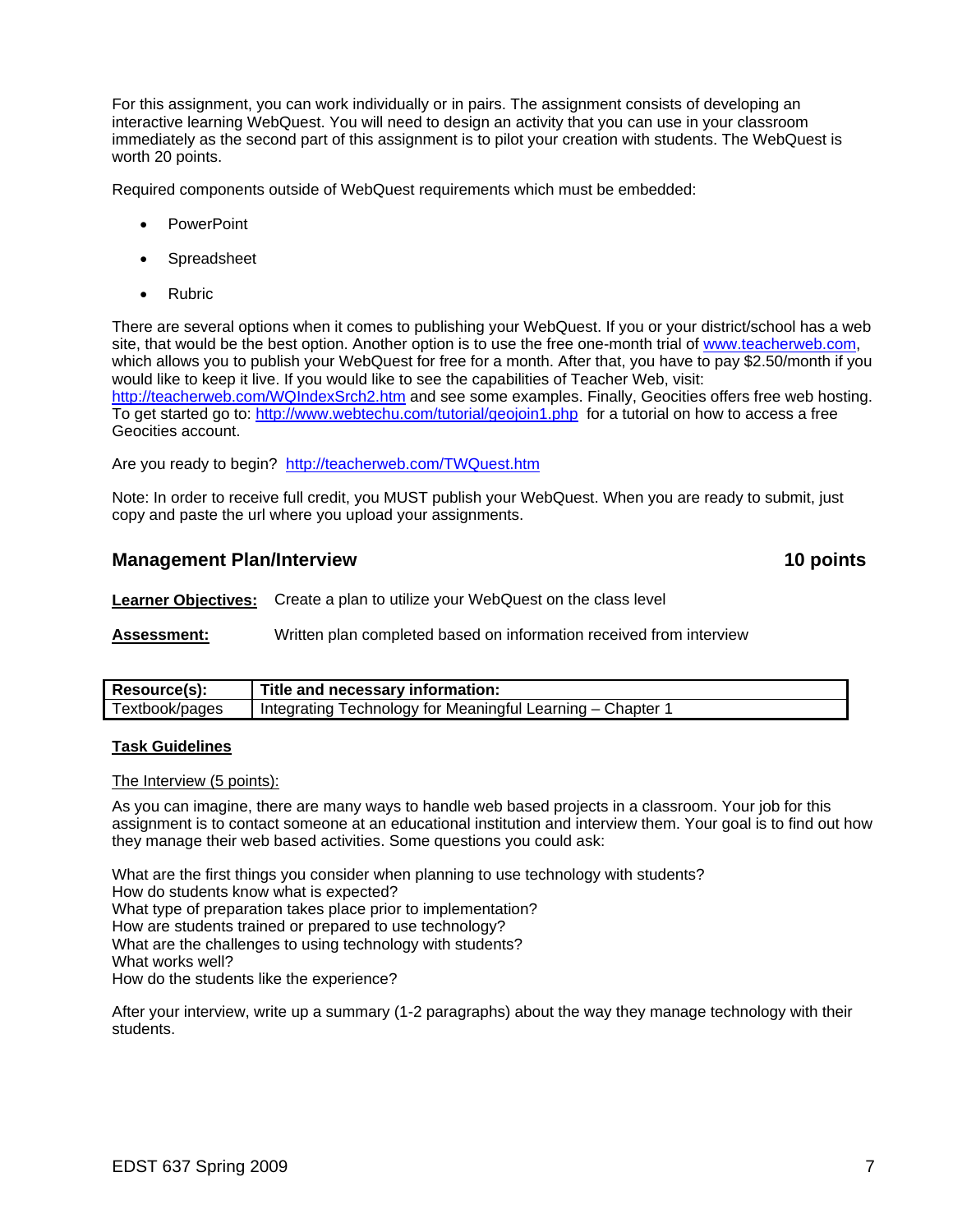Possible interviewees:

- Email or call an instructor at a local college who is listed in a course schedule as teaching an online course.
- Contact a K-12 school district office and ask to speak to the online learning coordinator.

### The Management Plan (5 points):

Now that you have interviewed someone who uses technology with their students and have some ideas of how you might manage your own classroom, you are ready to create your own plan. You have created your WebQuest and piloted it with some students…you have learned a lot. Now it is time to figure out how to implement the WebQuest on a large scale. Your task is to create a management plan for your class specifically related to teaching your WebQuest. There are many things to consider to ensure that it will run smoothly and to guarantee that all students are engaged and on task. What steps do you need to take?

Plan should consist of but not limited to:

- **Instructions for students**
- • Computer usage rules
- Daily plan
- Timeline/rotation schedule
- Deadlines/checklist

# **Pilot Lesson Reflection 10 Points**

**Learner Outcomes:** Use reflective practices to improve instruction

**Assessment:** Written reflection on the experience of piloting the WebQuest

| Resource(s):   | Title and necessary information:                                           |
|----------------|----------------------------------------------------------------------------|
| Textbook/pages | ' Integrating Technology for Meaningful Learning – Chapter 9 pages 358-368 |

#### **Task Guidelines**

The WebQuest created in the class is to be piloted in your classroom. Whether it is a full scale implementation or a selected few, you will be expected to evaluate your work and it's effectiveness with students. You may find it helpful to solicit feedback from your students and embed the feedback into your reflection.

#### Requirements:

1-2 page written reflection responding to, but not limited to the following:

- 1. What worked?
- 2. How did the students respond?
- 3. What did you learn?
- 4. What would you change?

# **Podcast 5 points**

**Learner Objectives:** To communicate through a new technology

**Assessment:** Post an audio file online

| <b>Resources</b> | Title and necessary information: |
|------------------|----------------------------------|
| Internet Site(s) | utorials<br>online               |

#### **Task Guidelines**

Create an audio file using Audacity to communicate with others